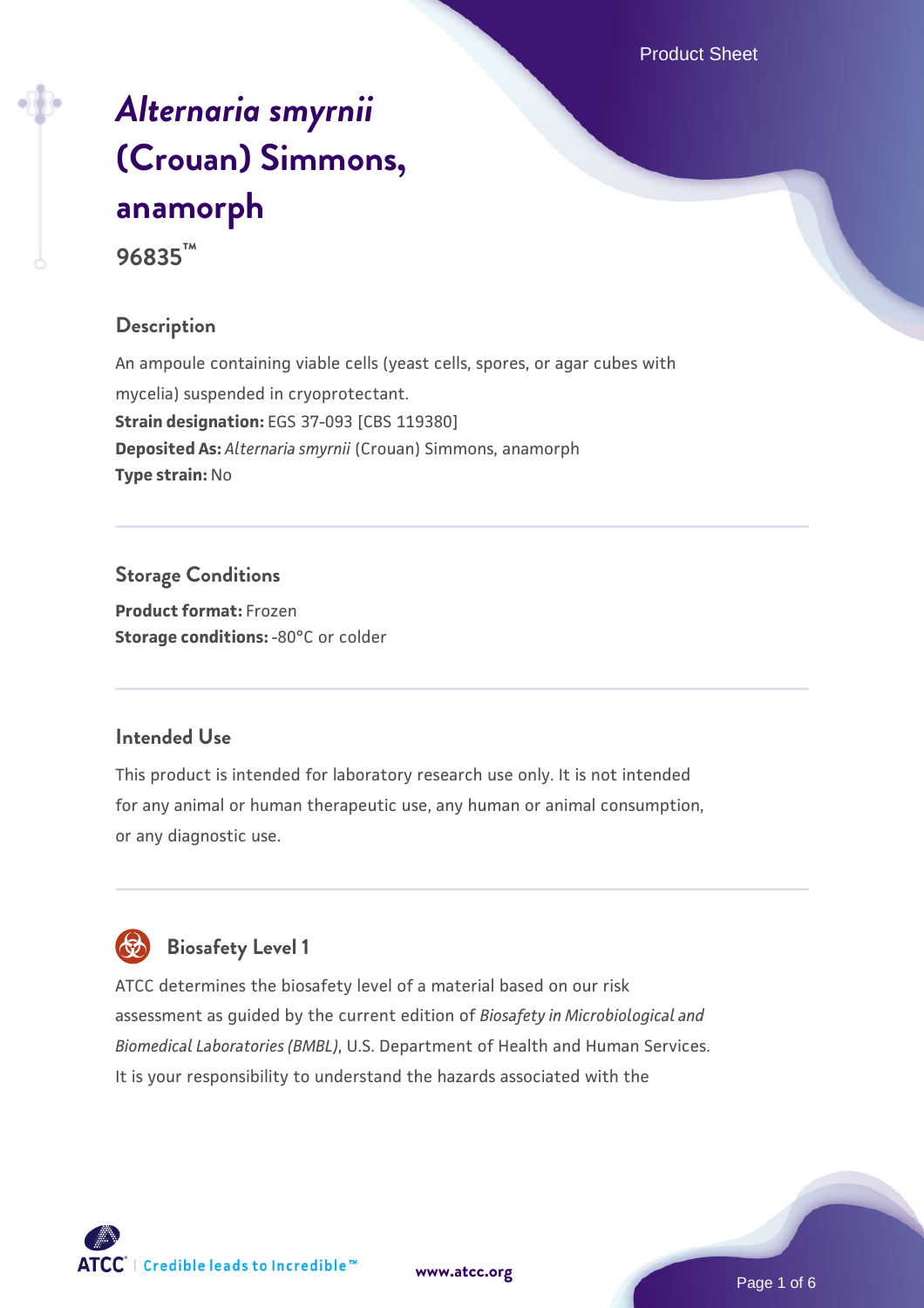material per your organization's policies and procedures as well as any other applicable regulations as enforced by your local or national agencies.

ATCC highly recommends that appropriate personal protective equipment is always used when handling vials. For cultures that require storage in liquid nitrogen, it is important to note that some vials may leak when submersed in liquid nitrogen and will slowly fill with liquid nitrogen. Upon thawing, the conversion of the liquid nitrogen back to its gas phase may result in the vial exploding or blowing off its cap with dangerous force creating flying debris. Unless necessary, ATCC recommends that these cultures be stored in the vapor phase of liquid nitrogen rather than submersed in liquid nitrogen.

#### **Certificate of Analysis**

For batch-specific test results, refer to the applicable certificate of analysis that can be found at www.atcc.org.

#### **Growth Conditions**

**Medium:**  [ATCC Medium 335: Potato carrot agar](https://www.atcc.org/-/media/product-assets/documents/microbial-media-formulations/3/3/5/atcc-medium-335.pdf?rev=a7055ab8b3c54646a9d0bdf7b34c1606) [ATCC Medium 336: Potato dextrose agar \(PDA\)](https://www.atcc.org/-/media/product-assets/documents/microbial-media-formulations/3/3/6/atcc-medium-336.pdf?rev=d9160ad44d934cd8b65175461abbf3b9) [ATCC Medium 2211: V8 juice agar, half-strength](https://www.atcc.org/-/media/product-assets/documents/microbial-media-formulations/2/2/1/1/atcc-medium-2211.pdf?rev=556c7dd2b94b4c8994eb3adffa660619) **Temperature:** 24-26°C **Atmosphere:** Aerobic

**Handling Procedures**



**[www.atcc.org](http://www.atcc.org)**

Page 2 of 6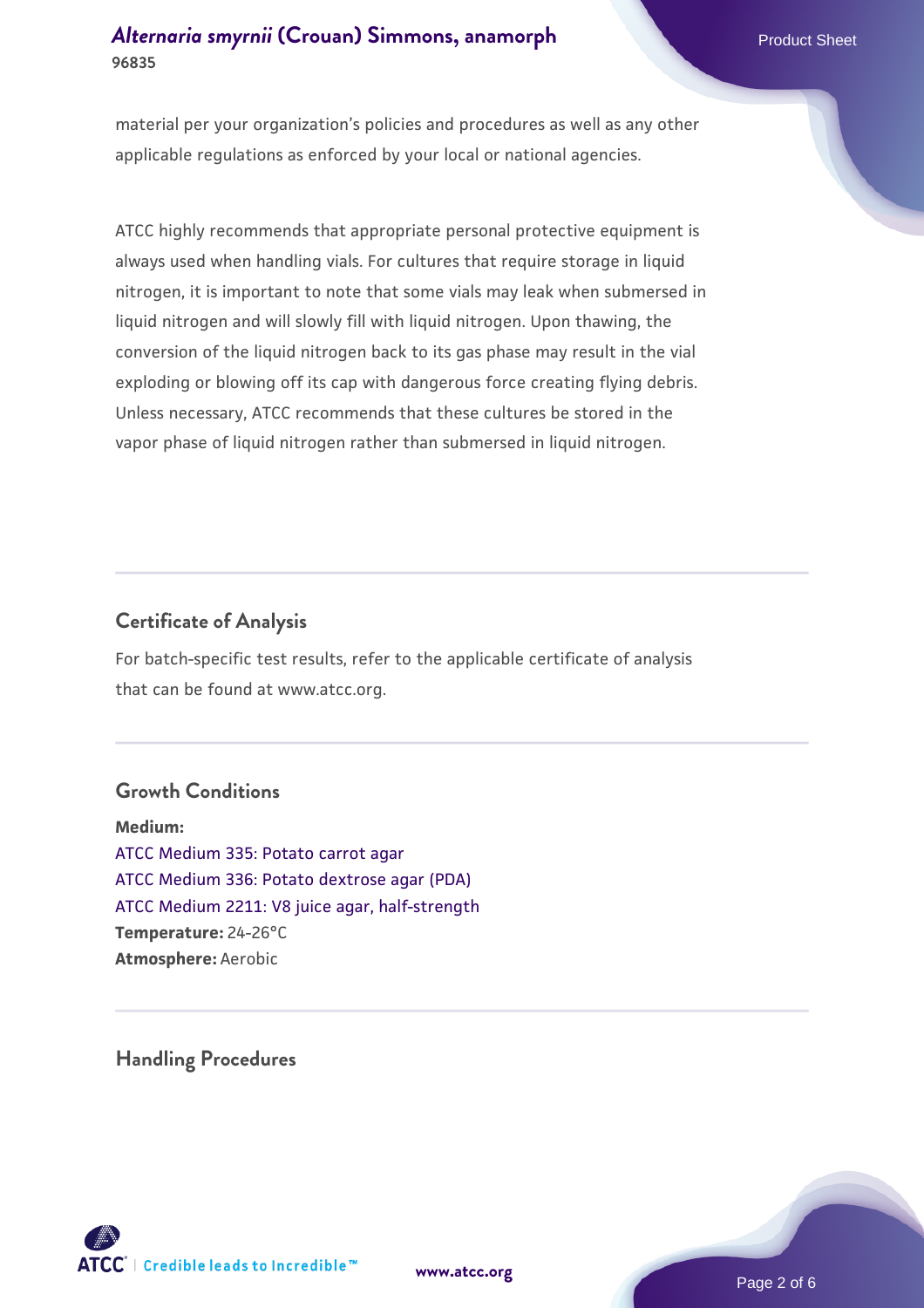**Frozen ampoules** packed in dry ice should either be thawed immediately or stored in liquid nitrogen. If liquid nitrogen storage facilities are not available, frozen ampoules may be stored at or below -70°C for approximately one week. **Do not under any circumstance store frozen ampoules at refrigerator freezer temperatures (generally -20°C).** Storage of frozen material at this temperature will result in the death of the culture.

- 1. To thaw a frozen ampoule, place in a **25°C to 30°C** water bath, until just thawed **(approximately 5 minutes).** Immerse the ampoule just sufficient to cover the frozen material. Do not agitate the ampoule.
- 2. Immediately after thawing, wipe down ampoule with 70% ethanol and aseptically transfer at least 50 µL (or 2-3 agar cubes) of the content onto a plate or broth with medium recommended.
- Incubate the inoculum/strain at the temperature and conditions 3. recommended. Inspect for growth of the inoculum/strain regularly. The sign of viability is noticeable typically after 3-4 days of incubation. However, the time necessary for significant growth will vary from strain to strain

#### **Notes**

Use fluorescent light for sporulation. Additional information on this culture is available on the ATCC<sup>®</sup> web site at www.atcc.org.

#### **Material Citation**

If use of this material results in a scientific publication, please cite the material in the following manner: *Alternaria smyrnii* (Crouan) Simmons, anamorph (ATCC 96835)

#### **References**



**[www.atcc.org](http://www.atcc.org)**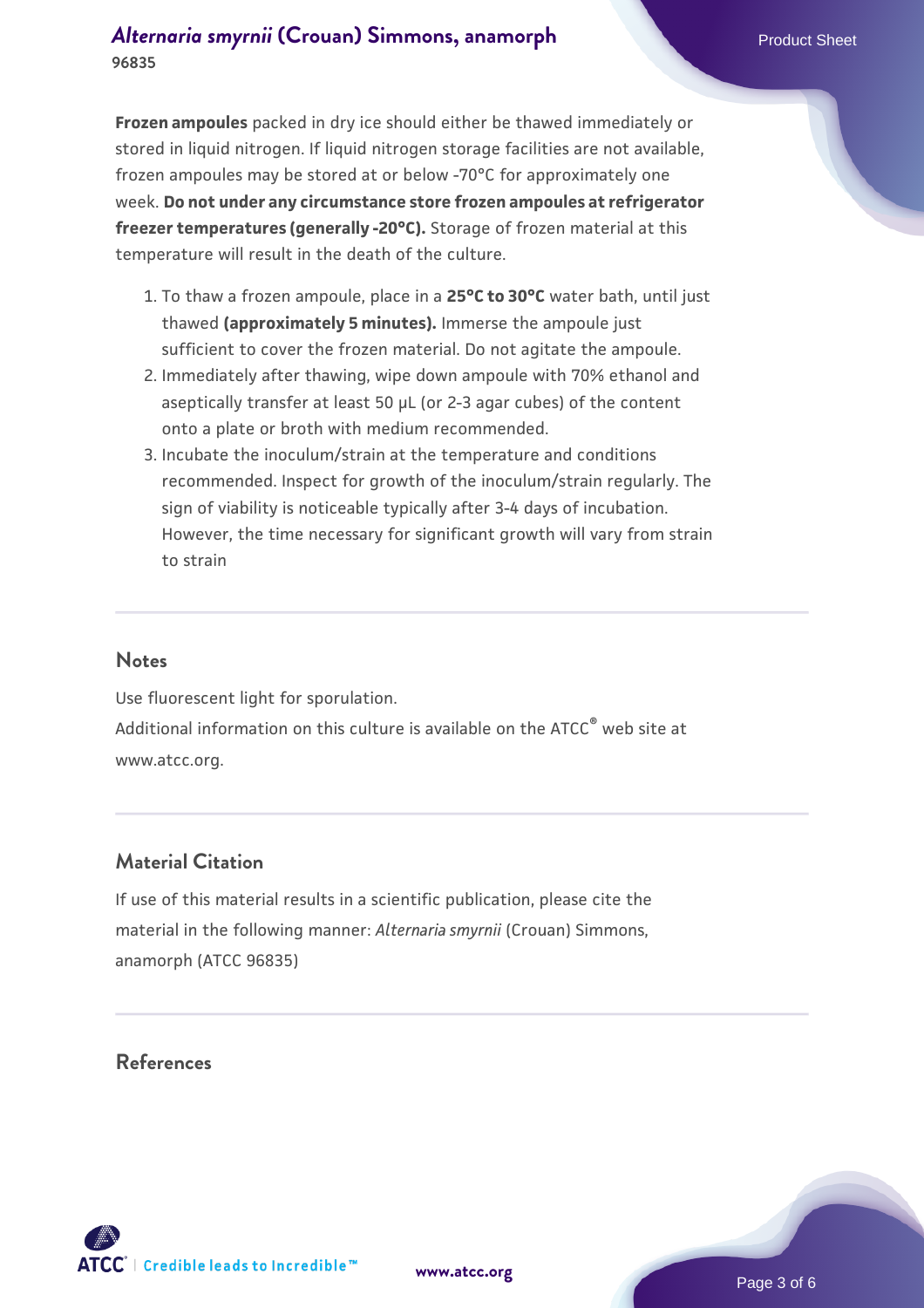References and other information relating to this material are available at www.atcc.org.

#### **Warranty**

The product is provided 'AS IS' and the viability of ATCC® products is warranted for 30 days from the date of shipment, provided that the customer has stored and handled the product according to the information included on the product information sheet, website, and Certificate of Analysis. For living cultures, ATCC lists the media formulation and reagents that have been found to be effective for the product. While other unspecified media and reagents may also produce satisfactory results, a change in the ATCC and/or depositor-recommended protocols may affect the recovery, growth, and/or function of the product. If an alternative medium formulation or reagent is used, the ATCC warranty for viability is no longer valid. Except as expressly set forth herein, no other warranties of any kind are provided, express or implied, including, but not limited to, any implied warranties of merchantability, fitness for a particular purpose, manufacture according to cGMP standards, typicality, safety, accuracy, and/or noninfringement.

#### **Disclaimers**

This product is intended for laboratory research use only. It is not intended for any animal or human therapeutic use, any human or animal consumption, or any diagnostic use. Any proposed commercial use is prohibited without a license from ATCC.

While ATCC uses reasonable efforts to include accurate and up-to-date information on this product sheet, ATCC makes no warranties or representations as to its accuracy. Citations from scientific literature and patents are provided for informational purposes only. ATCC does not warrant



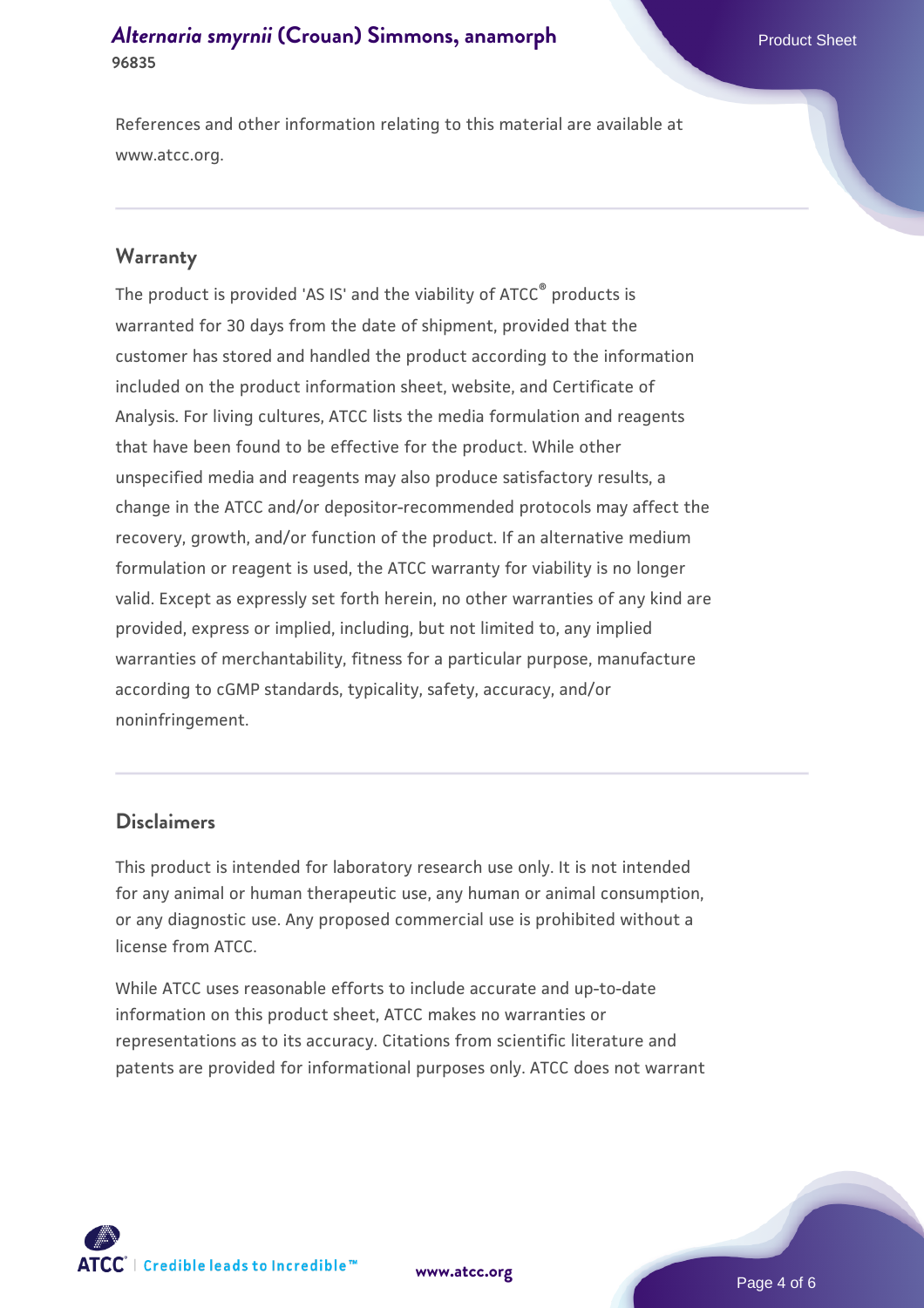that such information has been confirmed to be accurate or complete and the customer bears the sole responsibility of confirming the accuracy and completeness of any such information.

This product is sent on the condition that the customer is responsible for and assumes all risk and responsibility in connection with the receipt, handling, storage, disposal, and use of the ATCC product including without limitation taking all appropriate safety and handling precautions to minimize health or environmental risk. As a condition of receiving the material, the customer agrees that any activity undertaken with the ATCC product and any progeny or modifications will be conducted in compliance with all applicable laws, regulations, and guidelines. This product is provided 'AS IS' with no representations or warranties whatsoever except as expressly set forth herein and in no event shall ATCC, its parents, subsidiaries, directors, officers, agents, employees, assigns, successors, and affiliates be liable for indirect, special, incidental, or consequential damages of any kind in connection with or arising out of the customer's use of the product. While reasonable effort is made to ensure authenticity and reliability of materials on deposit, ATCC is not liable for damages arising from the misidentification or misrepresentation of such materials.

Please see the material transfer agreement (MTA) for further details regarding the use of this product. The MTA is available at www.atcc.org.

### **Copyright and Trademark Information**

© ATCC 2021. All rights reserved. ATCC is a registered trademark of the American Type Culture Collection.

#### **Revision**

This information on this document was last updated on 2021-05-19

#### **Contact Information**



**[www.atcc.org](http://www.atcc.org)**

Page 5 of 6